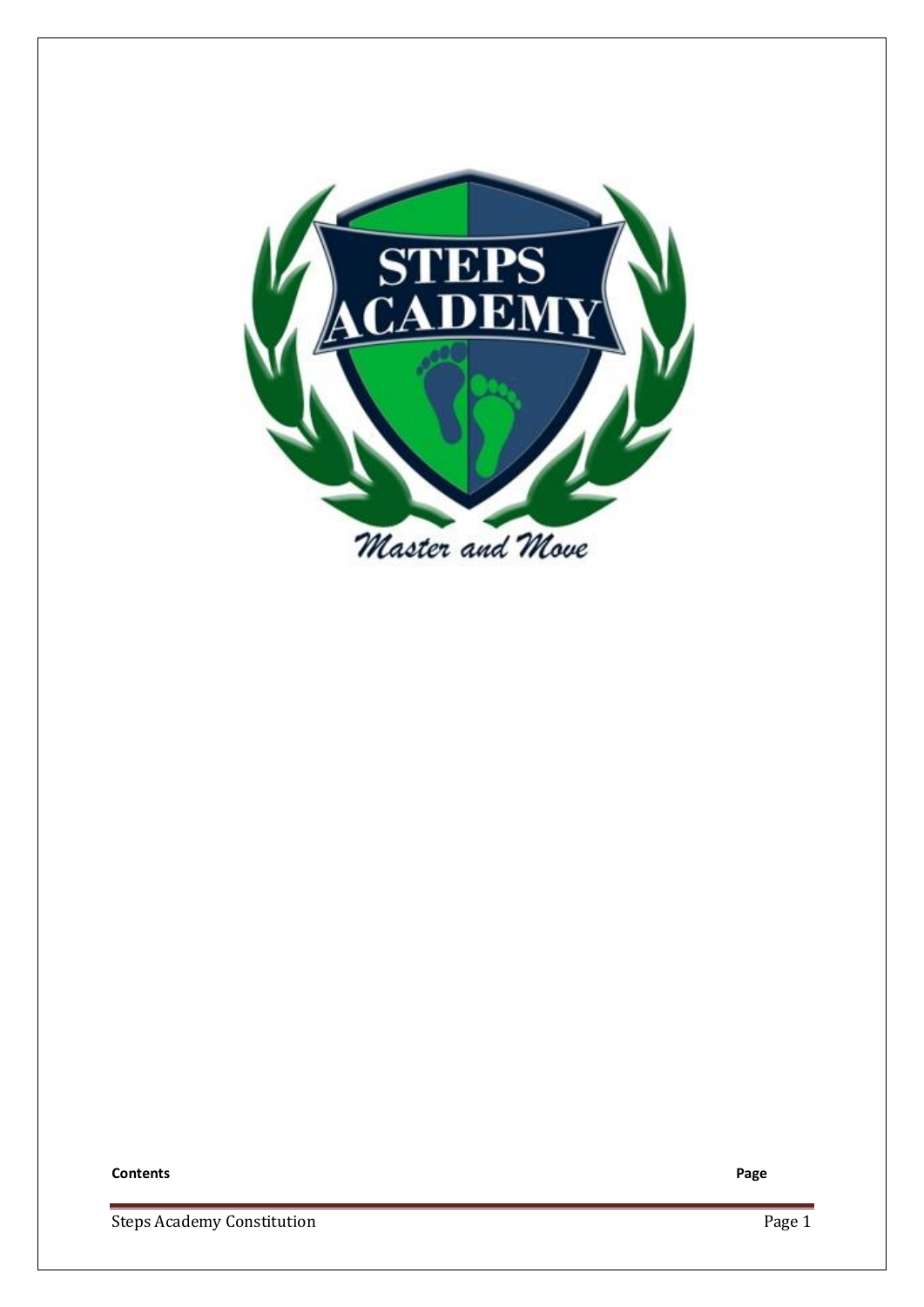| <b>Mission Statement</b>                        | 3              |
|-------------------------------------------------|----------------|
| Pledge of Loyalty                               | 4              |
| School Hours                                    | 4              |
| <b>Contact Details</b>                          | 4              |
| <b>Admission Policy</b>                         | 5              |
| Communication & Correspondence                  | 6              |
| Change of Personal Information                  | 6              |
| <b>Illness</b>                                  | 6              |
| Attendance                                      | $\overline{7}$ |
| Road Access & Drop off                          | 7              |
| Leaving the School Property during School Hours | 7              |
| Late Arrivals                                   | 8              |
| <b>Grievance Procedure</b>                      | 8              |
| Curriculum                                      | 8              |
| Homework                                        | 8              |
| <b>Stationery Requirements</b>                  | 9              |
| Media Centre                                    | 9              |
| Valuables                                       | 9              |
| Lost Property                                   | 10             |
| <b>Visitors</b>                                 | 10             |
| <b>Physical Education</b>                       | 10             |
| Tuckshop                                        | 10             |
| Excursions & day trips                          | 11             |
| Orientation, Parents' Evenings & Reports        | 11             |
| Code of Conduct                                 | 11             |
| School Uniform                                  | 12             |
| Behaviour                                       | 12             |
| Discipline                                      | 13             |
| <b>General Conduct</b>                          | 13             |
| <b>School Rules</b>                             | 14             |
| <b>Playground Rules</b>                         | 14             |
| <b>Standard of Courtesy</b>                     | 14             |
| Disciplinary Code                               | 14             |
| Appearance                                      | 15             |
| Jewellery                                       | 15             |
| School Uniform                                  | 15             |
| Assessment by professionals                     | 16             |
| <b>Extra-Mural Activities</b>                   | 16             |
| Your Financial Commitment                       | 16             |
| <b>Text Books and School Feeds</b>              | 17             |
| Notice of Departure                             | 17             |
| Indemnity Form                                  | 19             |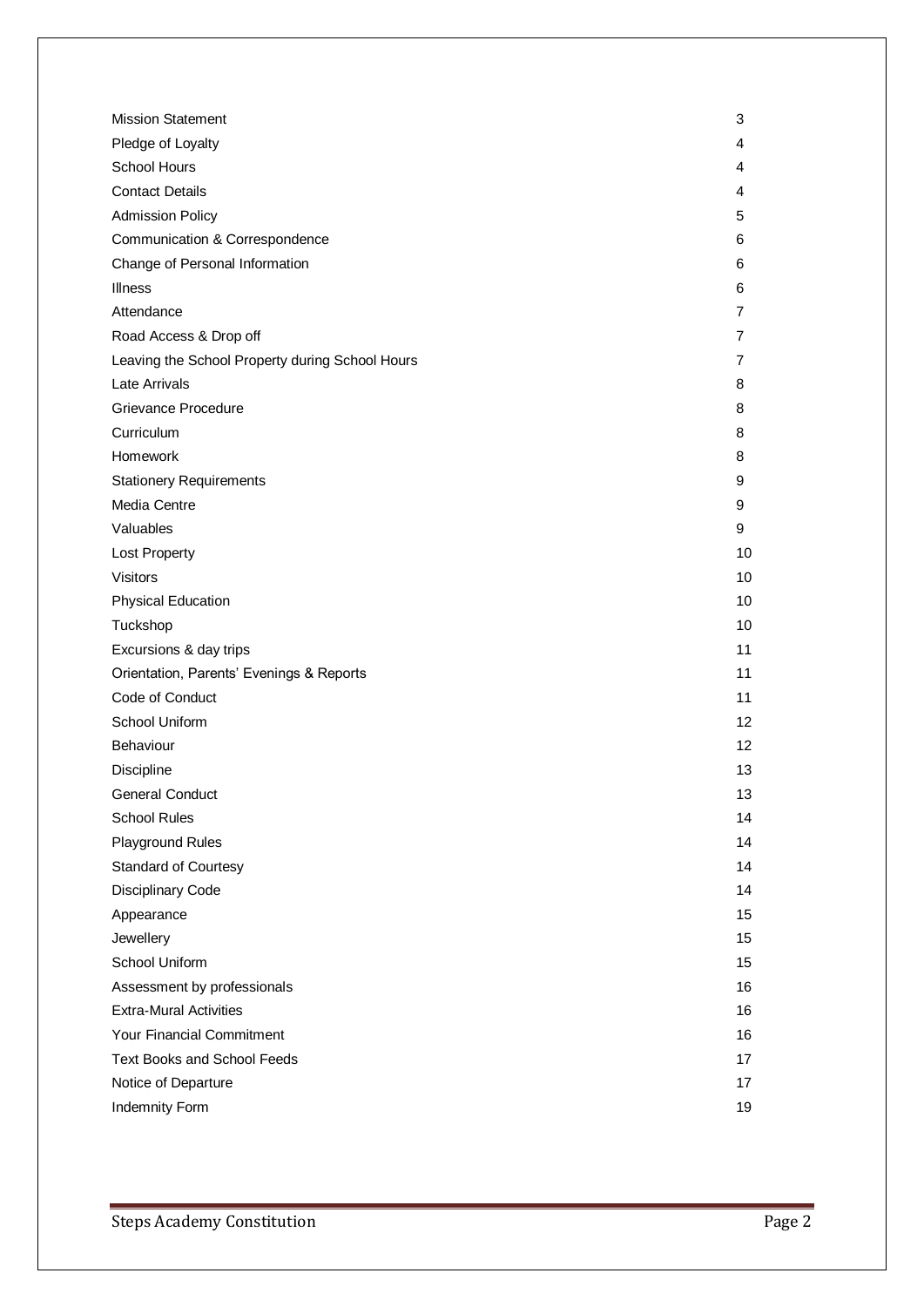### **Mission Statement**

A Quality education is a gift that lasts a lifetime. Steps Academy's ethos of "Master and Move" and 'Every child matters" is key critical in the development and provision of an individualised and unique education system. Our commitment - providing a comprehensive, quality based education that not only promotes academic development but moral and ethical awareness as well and ensuring that discipline is at the very forefront of our campaign, to achieving the school's vision.

Steps Academy is committed to excellence. We pride ourselves in being able to partner with the community and various other institutions to facilitate the growth of our learners intellectually, spiritually, emotionally, socially and physically, and to create respect for our environment and society. We endeavour to employ suitably qualified staff, making use of innovative materials and modern technology, in order to achieve the schools objectives. Steps Academy is an institution that embraces all cultures and is committed to the pursuit of unity.

Our Constitution is the very foundation that solidifies this institution by providing rules and regulations that governs the functioning of our school ensuring a safe, healthy and happy environment for all at Steps Academy.

We strive to:

- Provide high standard of academics.
- Support each child's unique needs in a safe and secure environment.
- Build self-esteem and strength of character.
- Teach and prepare our young learners for adult life.
- Instil the principles of ownership and accountability and values that prepare our learners for the real world.
- Appoint staff of the highest calibre.
- Provide small classes (a guideline of 1:10 staff to student ratio).
- Provide co-curricular and extra-curricular activities

### We:

- Follow the Cambridge International syllabus.
- Operate as a wholly independent institution and funding achieved by means of school fees
- Actively participate in community service during the life of the school.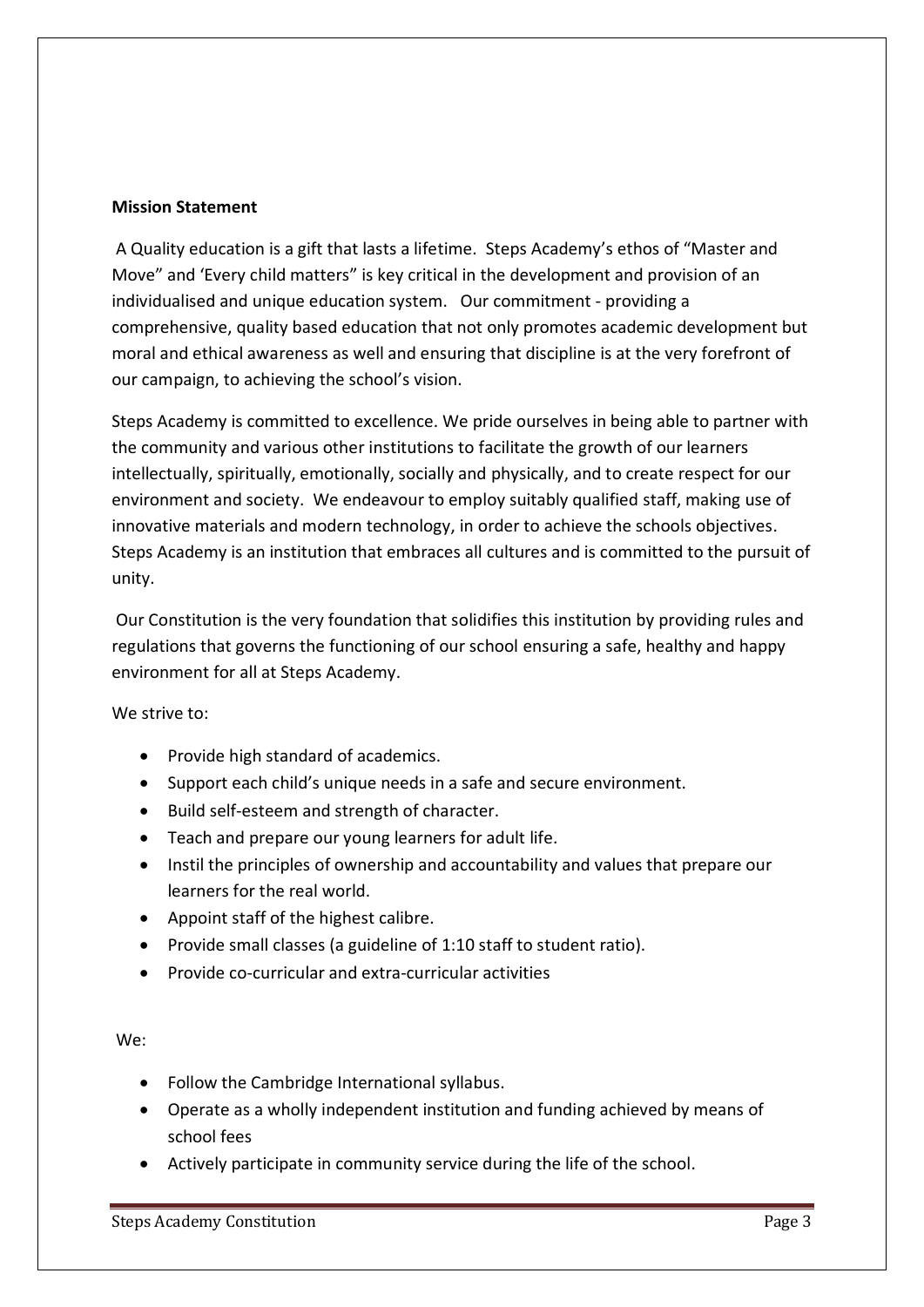Furthermore, we see ourselves as an extension of the family, and we hope to develop a warm, loving atmosphere within the school.

'

## **Pledge of Loyalty**

I pledge myself to remember that at all times and in all places I am the School's representative. I will therefore strive to refrain from any word or deed which may bring disrepute upon it.

- I will endeavour to be loyal to the staff and to all my fellow learners.
- I would ever seek to be worthy of the School, to add to its lustre, and to cherish its highest traditions.
- I will play my part in passing it on to others, not worse, but greater and better than it was passed on to me.

### **School Hours**

| Foundation Phase (Grades 1-3)<br>14h00 | 07h45- |
|----------------------------------------|--------|
| Junior Phase (Grades 4-6)<br>14h00     | 07h45- |
| Senior Phase (Grades 7-9)<br>15h00     | 07h45- |
| FET Phase (Grades 10-12)<br>15h00      | 07h45- |

• FET teachers may make use of the 45 minute slot after school ends, for extended academics

Students are to be dropped off between 06h45 and 07h30 in the mornings. Please do not drop your child off earlier than this for security reasons. Foundation Phase will be walked to their pick-up zone by their class teachers in the afternoons. Please make arrangements to collect your child **no later** than half an hour after the end of each school day.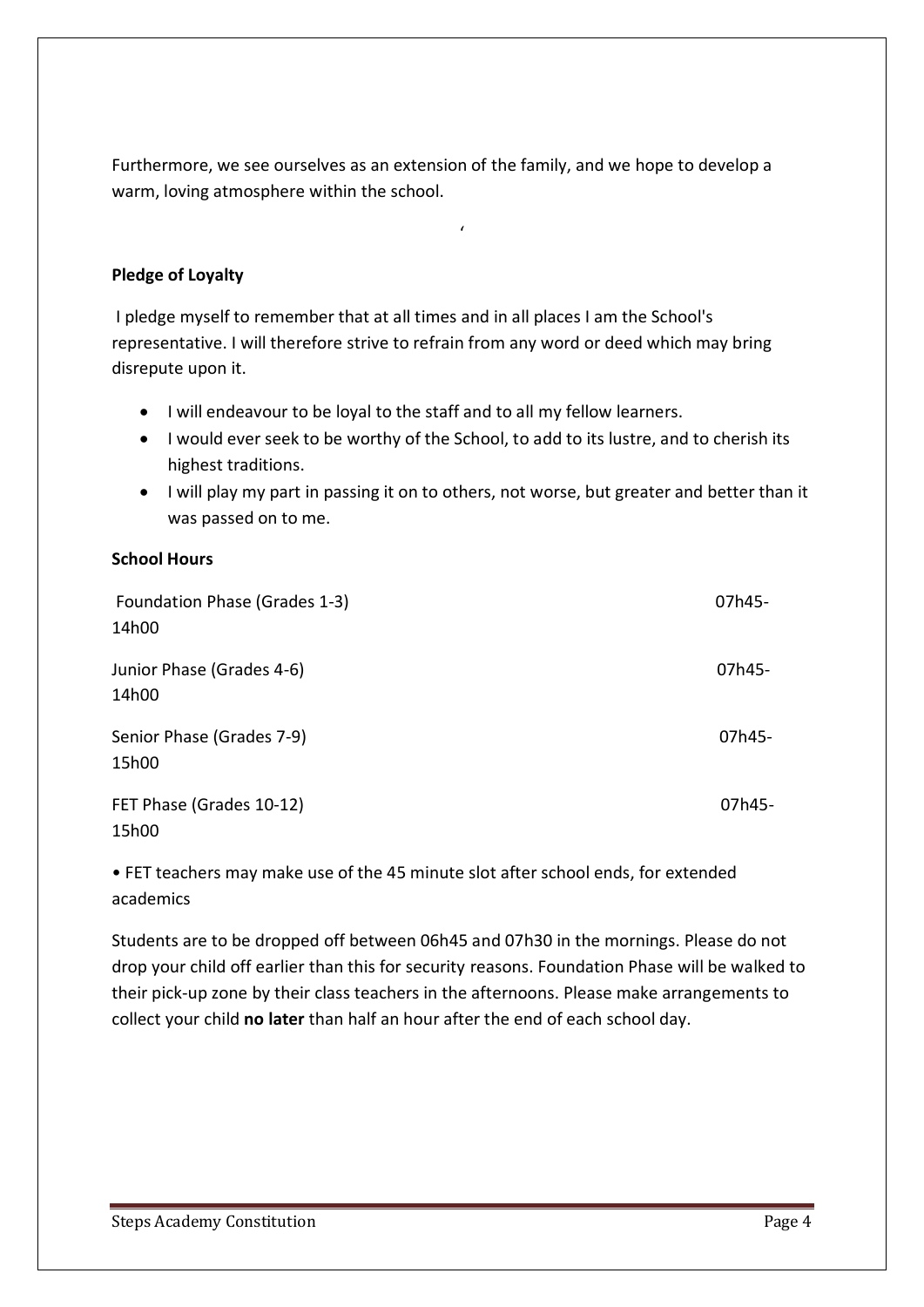### **Contact Details / School Address**

Primary School 133 Randpark Dr, Randpark Ridge Randburg

Phone: 011 791 3377

Secondary School

1 Molope Road

Randpark Ridge

Randburg

Phone: 011 791 9090

[StepsAcademy@hotmail.co.za](mailto:StepsAcademy@hotmail.co.za) [www.StepsAcademy.radvle.co.za](http://www.stepsacademy.radvle.co.za/)

#### **Admission Policy**

Admission of the learner is subject to compliance with all admission requirements of the school, and any form of false declaration will render the application for admission void. Application for enrolment does not guarantee entrance into the school.

Steps Academy aims to provide an environment where the race, language, culture and religion of each learner will not act as unreasonable barriers to him/her accessing or progressing in any aspect of school life.

The School is committed to ensuring that no form of unfair discrimination against any applicant is practiced during the School's admission process.

The School mainly accommodates learners with non-visible disabilities. In instances where there are visible disabilities, there will be a discussion with the Parents as to the extent to which the School can reasonably accommodate the learner.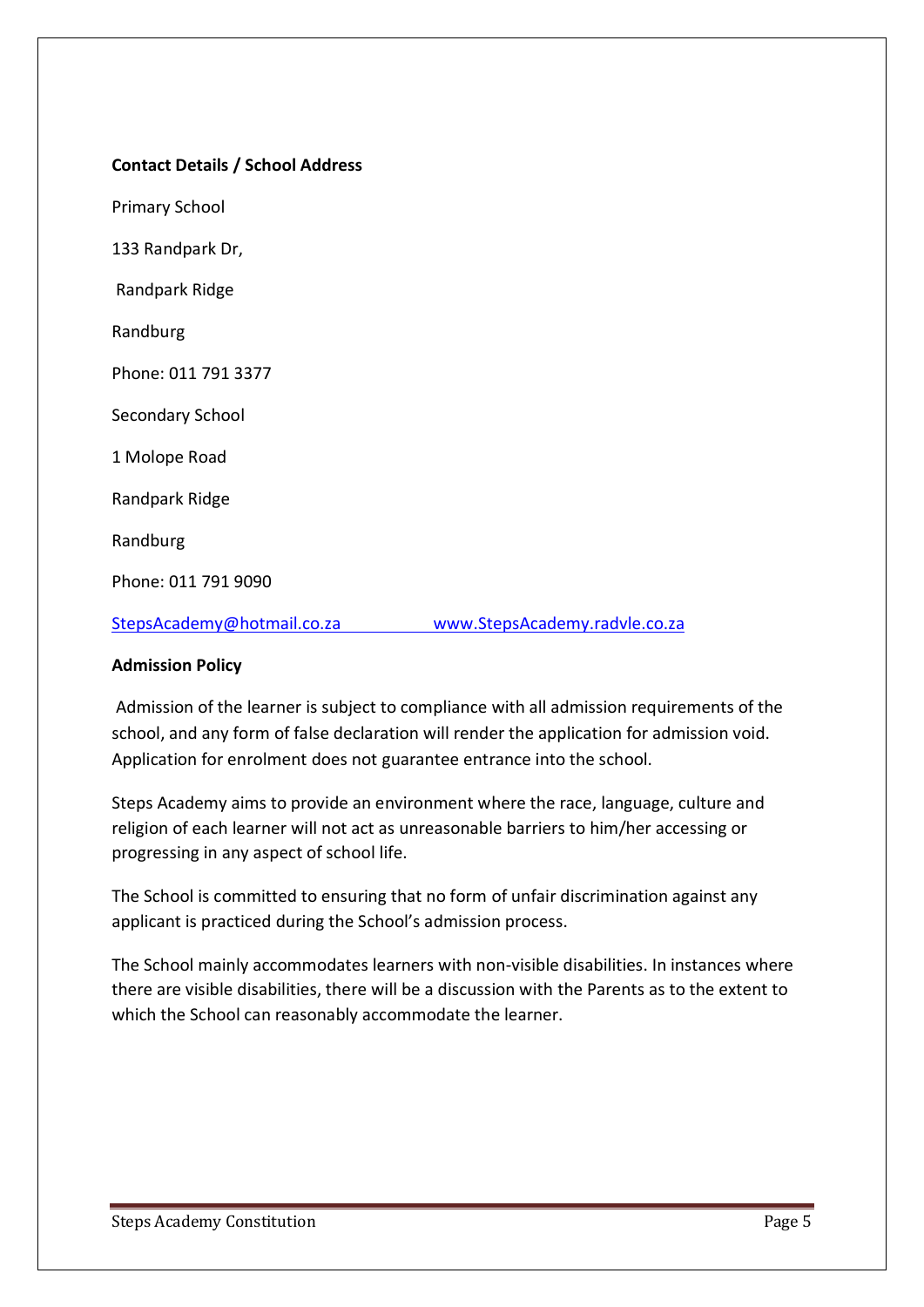### **Communication and Correspondence**

Effective communication is paramount to the successful partnering of school and home. We encourage all correspondence to be in the form of an email addressed to the Principal. The school will provide quarterly newsletters in order to keep all stakeholders abreast of the latest developments at the school. We encourage all parents/guardians to download and make use of the school's VLE (Virtual Learning Environment) as school newsletters and such will be communicated via this platform. Should the parent/guardian wish to communicate telephonically with staff, it should be done so during the educators' official breaks or after schooling hours preferable on the school telephone line. Impromptu requests for meetings made by parents /guardians will not be allowed as this can be disruptive to the school day; therefore we strongly recommend that appointments be made with the required individuals. Quarterly parent meeting/consultations are held at the school and parents/guardians are encouraged to attend in order to ensure that they are well informed regarding all aspects of their child's education

### **Change of Personal Information**

Kindly inform the school in writing immediately of any change of address, telephone numbers, email addresses or medical aid details. It is imperative that should the need arise for a parent/guardian to be contacted, we are able to do so without hindrance.

### **Illness**

In the event of a learner suffering from a permanent or recurring illness, please inform the school immediately and provide relevant information for record purposes. Please do not send your child to school if he/she is sick. Parents will be phoned from the admin office if a learner becomes ill during school and needs to be fetched before the official school day ends. Please report to the office first so that we can sign your child out

No child may attend school if he/she has:

- Had diarrhoea in the past 24 hours.
- Vomited in the past 24 hours.
- A temperature above 37.8'C.
- $\bullet$  A rash.
- A septic focus anywhere on the body.
- Infected eyes.
- An exceptionally heavy cold or cough.
- Lice or nits.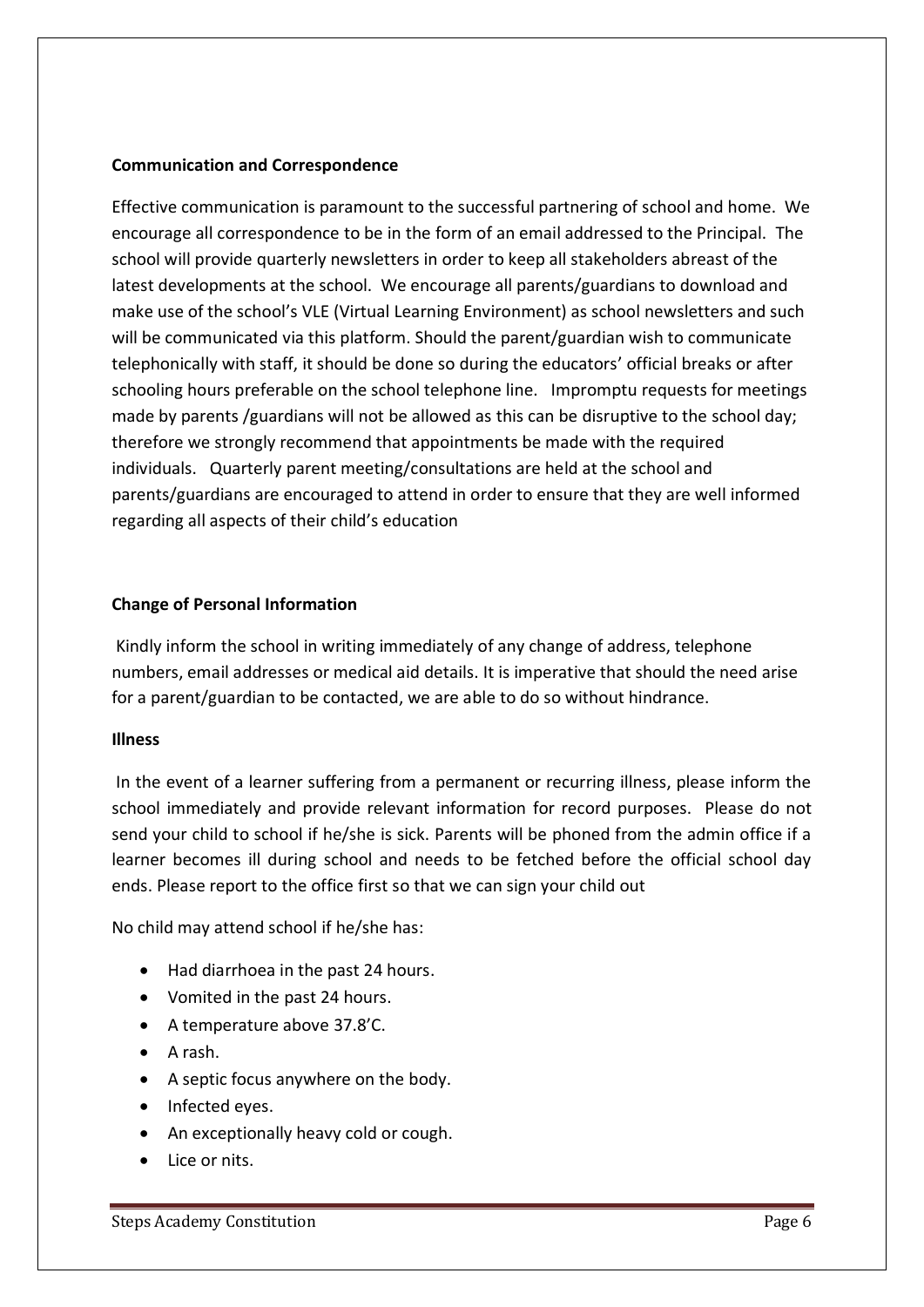• Any other infectious disease.

We follow the guidelines stipulated in the Health Act of 1977 Act 63 regarding childhood diseases indicating the length of time a child should stay off school.

Medicines may be sent with your child to school. Please leave it in the office in a clearly marked container with written instructions as to the dosage, duration of treatment and storage requirements.

Asthmatic students must have their inhaler on them at all times. Students who suffer from severe allergic reactions (eg to bee stings) must carry their kit with them at all times. If your child has been off sick, it is his/ her responsibility to collect all work which has been missed and to catch up

# **Attendance**

All learners are expected to be punctual. A doctor's note is required for any absence longer than two days, or where the absence occurs on a Friday, or where a learner misses a scheduled test or portfolio task.

If a doctor's note cannot be furnished, scheduled tests will receive 0 (Zero result). Consistent late coming will result in demerits being issued.

# **Road Access and Drop-Off**

Please drive carefully at all times as there are children, other parents and pedestrians around the drop off area. Speeding, dangerous driving and loud music is not permitted and vehicles may be denied entry.

### **Leaving the School Property during School Hours**

It is recommended that all appointments be made after school hours. Where an appointment can only be made during school hours, parents/guardians will be required to notify the school office, in writing, **a day in advance** which requires the approval of the school principal. Valid reasons are to be provided for non-attendance at all times. For security purposes all persons – including parents – who enter the school property during school hours need to report directly to the office.

NO LEARNER MAY LEAVE THE PREMISES DURING SCHOOL HOURS WITHOUT BEING SIGNED OUT BY THE PRINCIPAL AND HER PARENT/GUARDIAN.

A learner will only be released to an authorised person under specific arrangements made between the parent/guardian and the school principal. Please note that an "Early Departure from School Premises" form must be filled in at school prior to the learner's departure.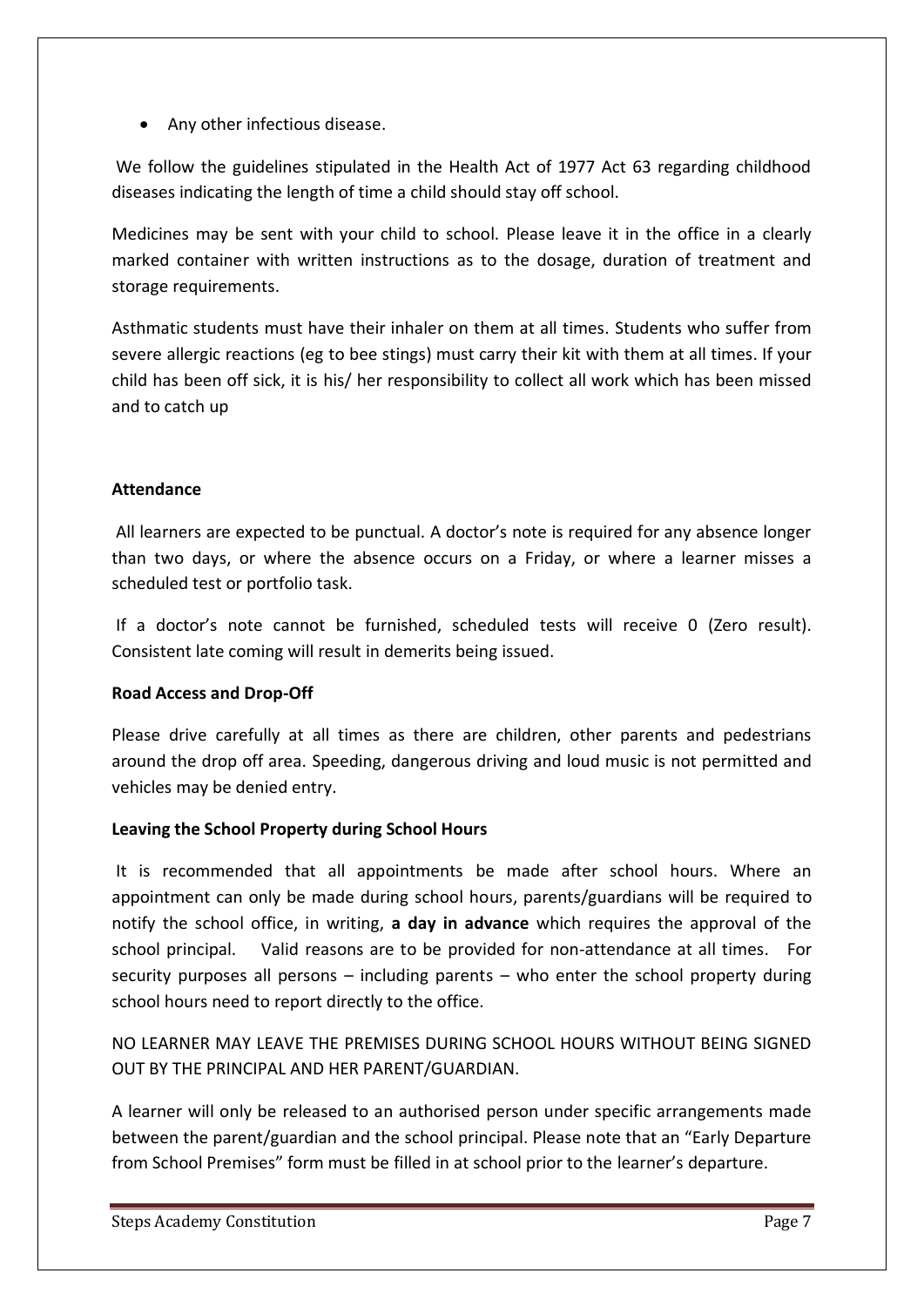### **Late Arrivals**

It is imperative that students arrive at school on time, ie no later than 07h45 at the drop-off zone. Learners who arrive late find it difficult to settle and focus on the tasks set for the day. Students who arrive later than the start of assembly (07h45) must report directly to the office. Consistent late coming, will result in demerits being issued.

### **Grievance Procedure**

Should you encounter a problem with your child's teacher, or with the school in general the standard procedure at Steps Academy is to contact the school management and attempt to resolve the issue, either by letter, telephonically, or in an arranged parentteacher conference. General school issues/queries are to be discussed directly and immediately with the school Principals. We value open and honest communication between parents, school and learners. Any unsolicited communication outside of these guidelines will be regarded as a breach of contract.

### **Curriculum**

Steps Academy follows the Cambridge International curriculum, which culminates in the award of the A levels.

Steps Academy is a single-medium institution.

The medium of instruction is English from pre-grade R to Year 13.

All teaching and the taking of tests and examinations shall occur in the school's medium/media of instruction

All correspondence will be through the medium of English namely, school brochures, bulletins on bulletin boards, timetables, letters, newspaper articles (except when the other approved languages – French and Afrikaans are being taught).

### **Homework**

**Foundation and Intermediate Phases:** Homework teaches a child skills such as independent study, self-discipline and time management. It also consolidates work done in class. Reading is considered to be of particular importance and pupils should read daily from set readers and supplementary material. Pupils are required to complete the homework set for the day, and parents are requested to review and sign the homework diary daily. The diary may also be used as a form of communication between parent and teacher.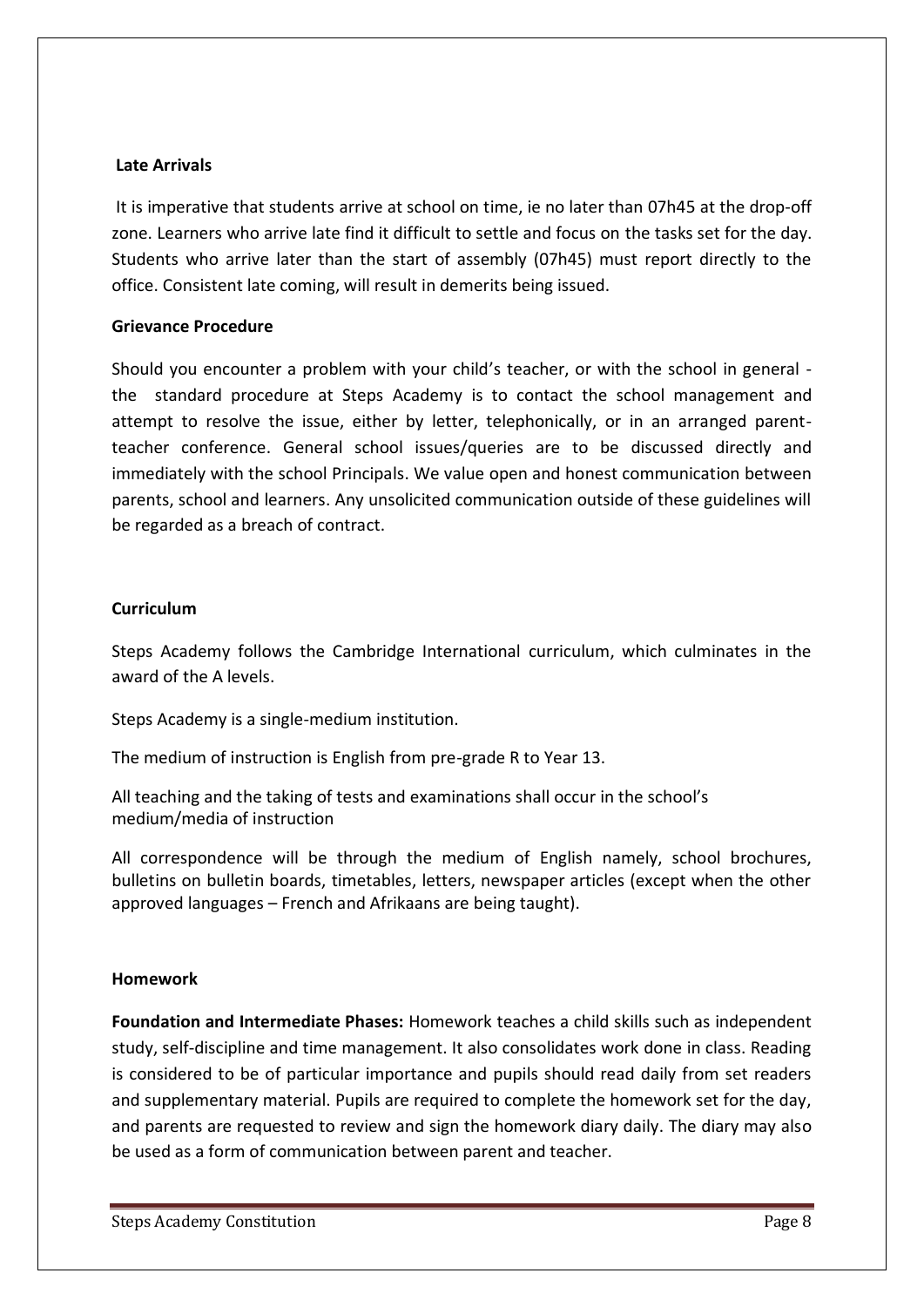**Senior and FET Phases:** It is imperative that all homework set is completed thoroughly in the spirit of consolidation and preparation. New work learnt should be revised and mindmapped and kept in a separate file for study purposes.

### **Stationery Requirements**

Minimum stationery will be provided by the school. The school will inform you if any further stationery will be required.

# **Media Centre**

We are in an on-going process of stocking our media centre. All students are urged to donate at least 2 books (1 reading, 1 reference) per year preferably in March (school reading month) on the reading level appropriate to his/her age group. An acknowledgement of the donation will be made by the school. Foundation Phase teachers may request educational games in place of books.

### **Valuables**

The school will not be held responsible for any valuables lost, damaged or stolen on school property or during school excursions. All personal belongings (including clothing and stationery) are to be individually and clearly marked.

We have a ZERO TOLERANCE POLICY towards cell phones. Your child may NOT be in possession of a cell phone whilst on school property, whether it is on silent, turned off, or packed in a bag.

# **Why do we believe that a cell phone is not necessary at school?**

1. The school has a main phone in the Administration building, which students may use to contact parents/lift clubs.

2. Educators are unable to monitor and control the usage of downloaded content. This may result in exposure to inappropriate material to learners.

3. Cell phones are high value and high risk items. The responsibility of safekeeping will not reside with the school.

4. Cell phones tend to become a distraction especially during lessons and exams. Students are using it as a means to facilitate dishonesty during tests and exams.

 An exception to the above rule will have to be raised formally with the school and the school reserves the right to grant or rescind approval.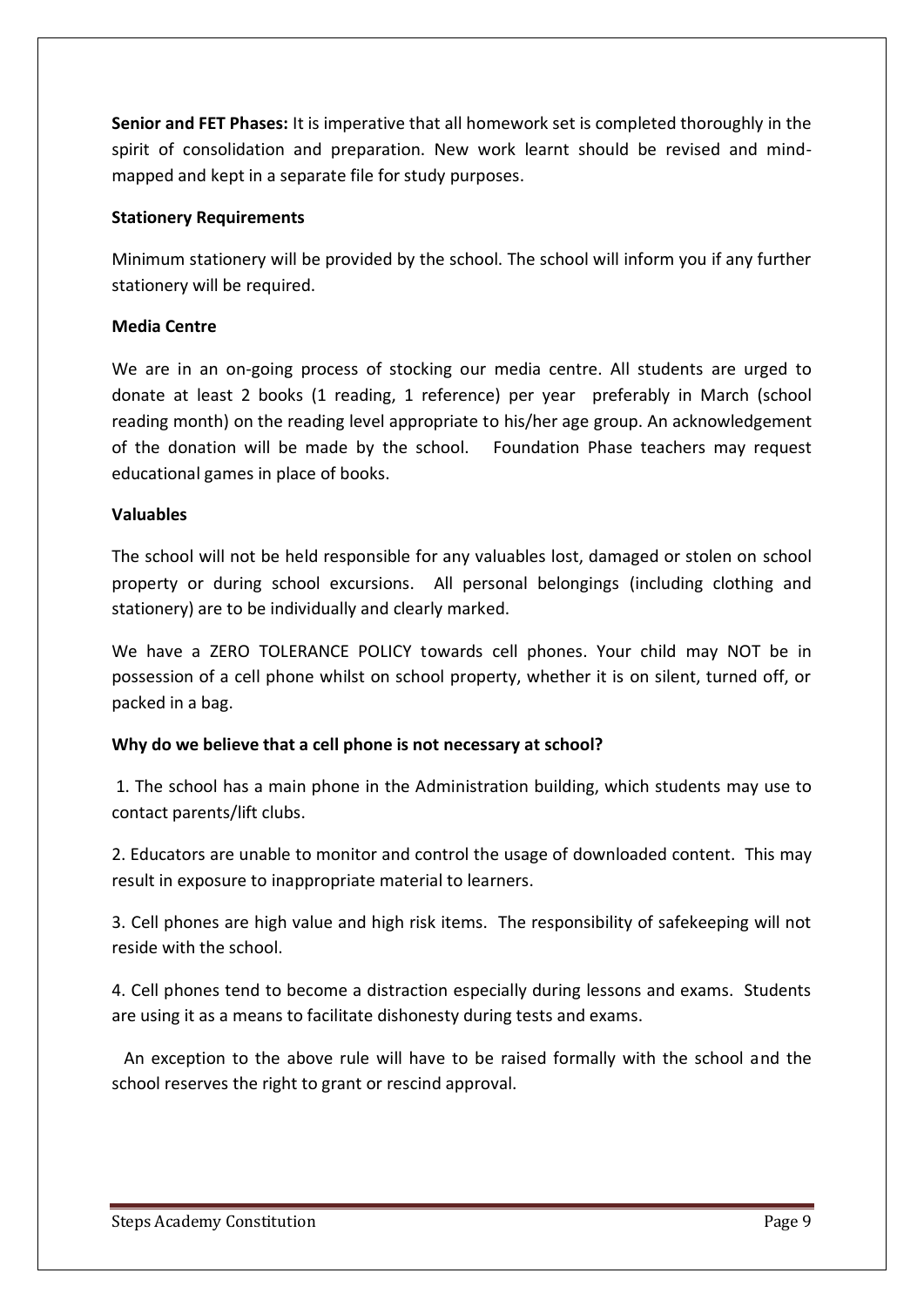Should your child be found having a cell phone in his/her possession at school, it will be confiscated and locked in the school safe. The cell phone will have to be collected by a parent/guardian from the office after 2 full weeks. This transgression will result in demerits. Should there be a second infraction, your child will receive demerits as well as detention. The cell phone will have to be collected by a parent/guardian from the office after 4 full weeks' confiscation period.

Any further infractions will constitutes a serious breach of the school's disciplinary code and will result in disciplinary action taken in the form of a hearing..

# **Lost Property**

Please ensure that ALL articles are clearly marked with your child's name, including his/her shoes. A lost property box is provided in the office and lost items can be claimed from there. Each Friday the box of remaining items is donated to charity.

### **Visitors**

No visitors will be permitted to visit learners under any circumstances during school hours. All visitors are to report directly to the office, and a message will be passed on to the learner if necessary. The right of admission to Steps Academy is strictly reserved.

# **Physical Education**

Physical Education is compulsory for ALL students, unless prevented by a confirmed medical condition. In such cases, confirmation by means of a doctor's certificate is to be provided to the coach, and signed off by the Principal. All children must wear their white PE shirts. Given our resource limitations PE has been outsourced to a private company, and will be managed accordingly.

# **Tuckshop Facilities**

Snacks, Lunch and juices are available at the tuck-shop. The school has outsourced the tuck shop to an Independent third party to manage.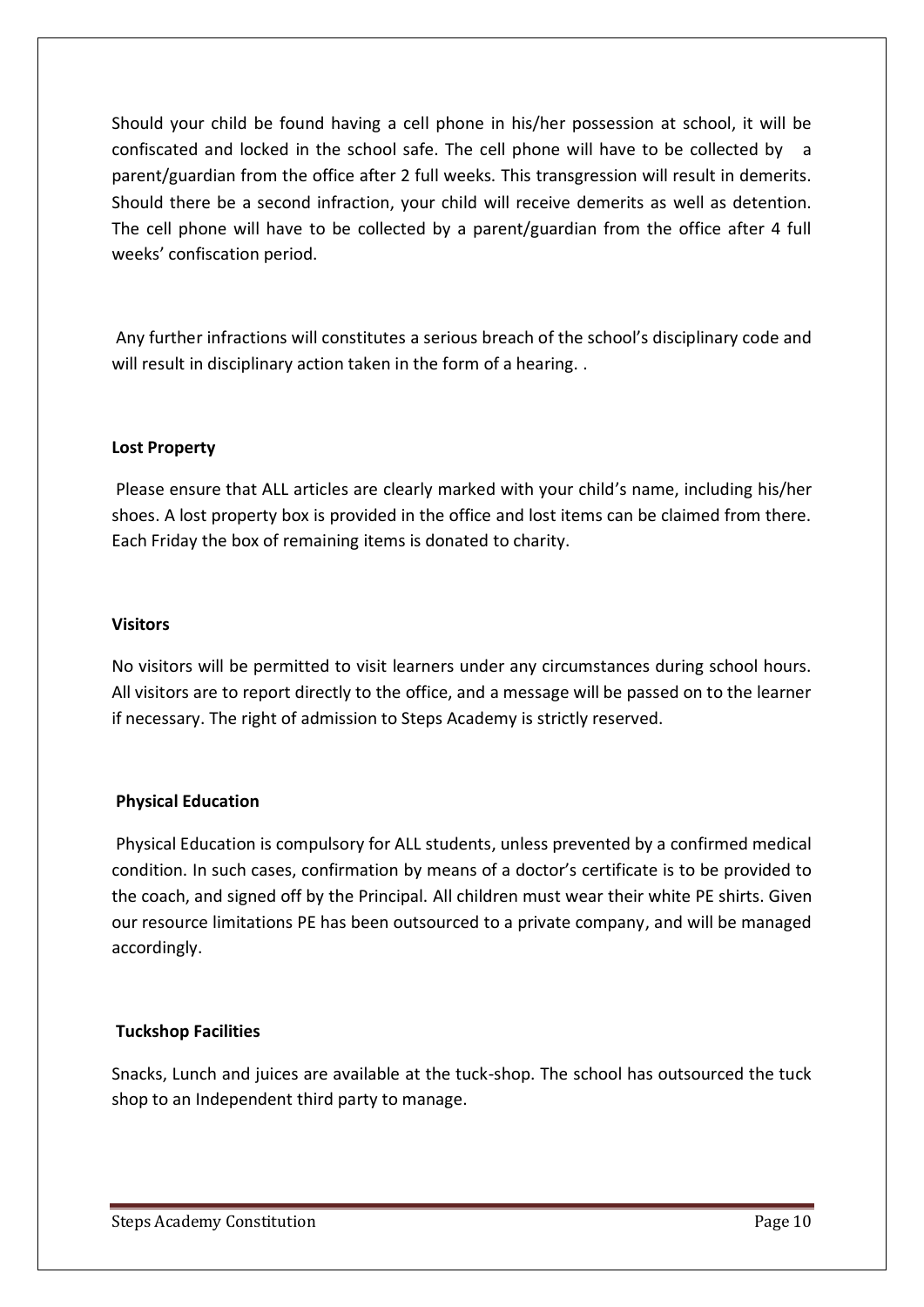### **Excursions and Day Trips**

Outings are organised on a regular basis throughout the course of the year, both academic and recreational. These outings are not compulsory, although the attendance of learners at such events is highly recommended as it adds to the holistic education of the learner. As far as it is financially possible the cost is included in school fees.

Any planned trips will require parents to sign an indemnity form. Assistance with transport may also be requested. Students undergoing any disciplinary measures at the time of a planned excursion, or have passed the benchmark number of demerits - will not be allowed to participate.

Should parents know of any interesting events, festivals or places which would interest our learners, please inform the office.

### **Orientation, Parents' Evenings and Reports**

An orientation day/evening will be held for all new parents and learners when they join. Parents' consultations will be held in the last week of the first term, in order for first term reports to be handed out, and for parents and teachers to meet each other. Classroom issues, homework routines and any and all other areas of concern and interest can be discussed here. It is vital for parents to attend this meeting. Emailed results will be sent out in the First and Third terms, full reports are issued after the June and Final exams.

### **Code of Conduct**

The Code of Conduct must be subject to the Constitution of the Republic of South Africa, 1996, the South African Schools Act, 1996 and Provincial Legislation.

Steps Academy Code of Conduct is linked to the School's Rules, Regulations and Procedures. All members of the School are presumed to be aware of and are required to adhere to the Code of Conduct and the Rules, Regulations and Procedures. The purpose of the Code of Conduct is to provide a framework for the orderly, safe and beneficial learning environment of all members of the School.

The School's Mission Statement encapsulates the essence of the type of school environment we want for our School. This environment aims at providing students with skills to take a leadership role in civil society as worthy, self-disciplined, morally responsible members.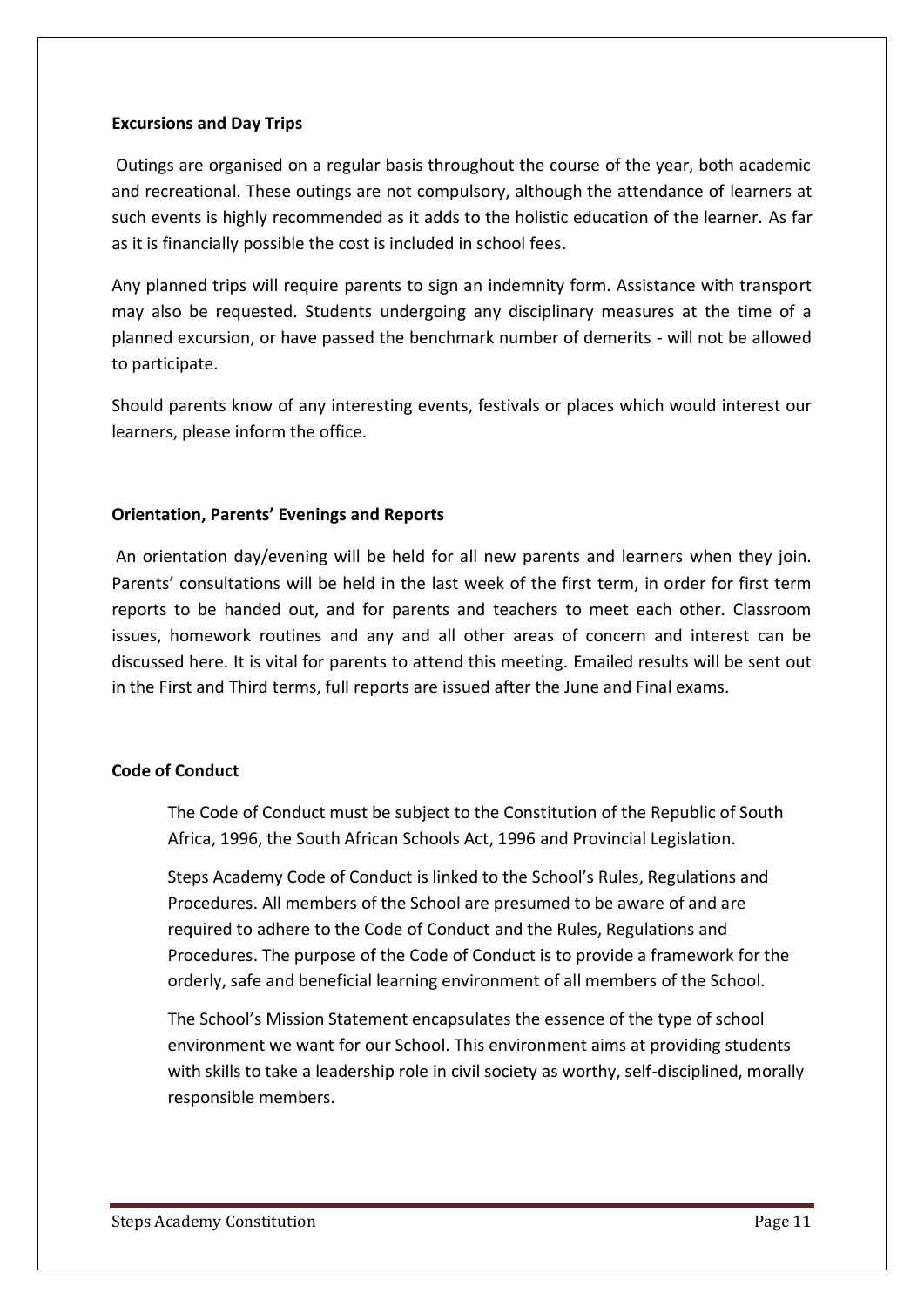Areas addressed by the Code of Conduct include:

- Absenteeism
- Cheating
- **•** Discrimination
- Disrespect for property (theft, vandalism, etc)
- Disrespect for authority (insolence, defiance, etc)
- General misbehaviour
- Bullying
- Initiation
- Misrepresentation of the facts (lying, forgery, etc)
- Physical / verbal abuse
- Punctuality
- Usage of Cell phone and Electronic devices
- Social Media usage
- Internet usage
- Safety and security
- Drugs and Substance Abuse
- Transgression of School Rules
- Uniform and appearance (hair, jewellery, make-up, nails, etc)

## **Uniforms**

Golf shirts , blue jeans and PE shirts are compulsory part of our uniform. School uniforms must be worn correctly at all times. Every learner is expected to be in school uniform at school functions and extra murals.

Hair must be kept neat and clean. Learners must wear their hair away from the face and tied up neatly. Extreme hair fashions are not to be followed. Long hair ie hair beneath chin, is required to be tied.

# **Behaviour**

- Good behaviour is to be exercised at all times by teachers, parents and learners; e.g. politeness, manners, addressing each other courteously and having respect for all. Standing aside for adults and saying "please" and "thank-you".
- Learners are to greet all adults, parents and visitors who come to the school.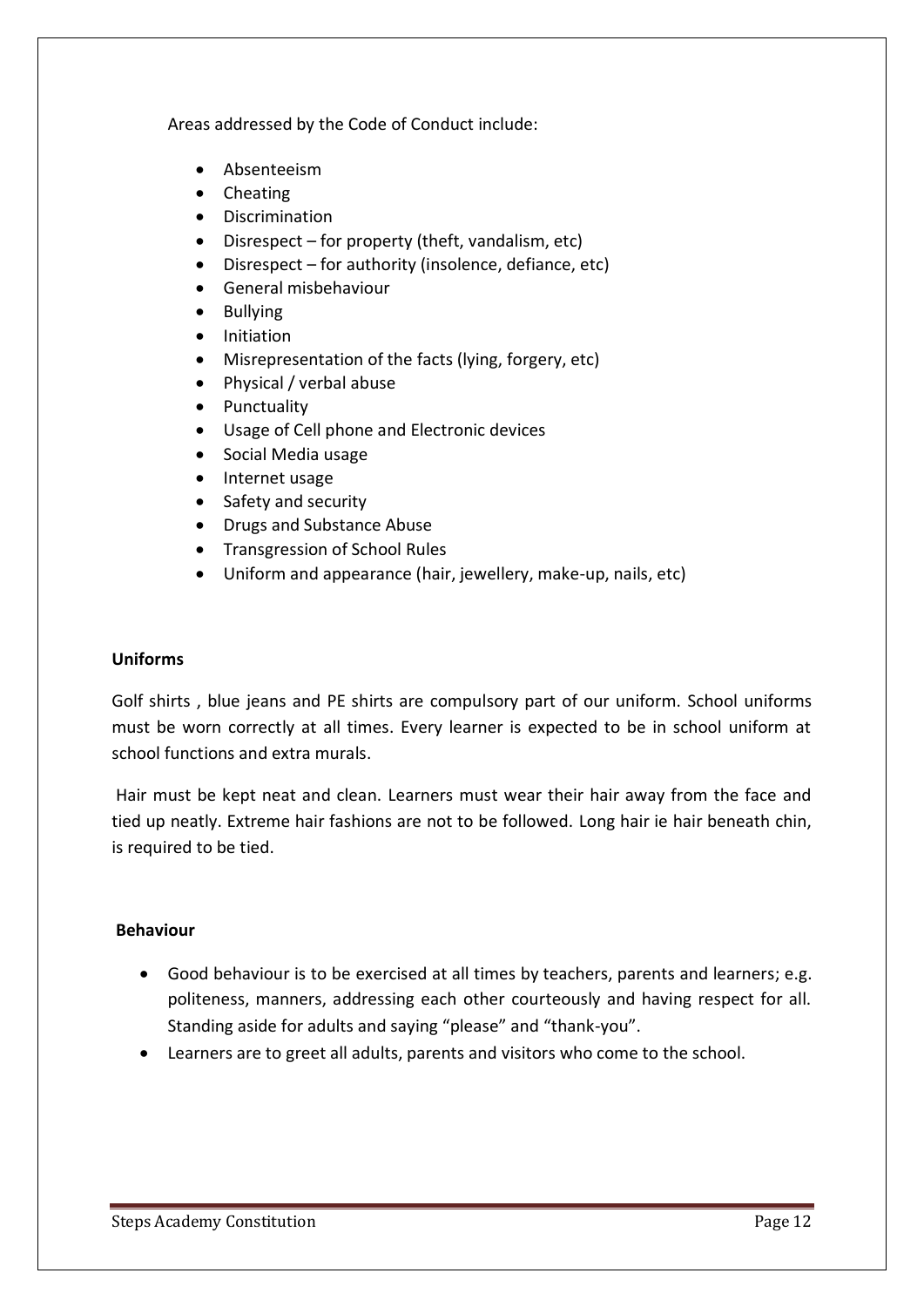# **Discipline**

- A positive approach to discipline is promoted. Learners will be encouraged and motivated to develop cheerfulness, tolerance, patience, kindness and self-control .
- A system of merits and demerits is in place.
- Should a learner have 3 infringements, he/she will be issued with a demerit slip that is to be signed by the parent/guardian and returned to the school.
- Corporal punishment will not be administered in any form.
- Disrespect, insolence and deliberate disregard of rules will be dealt with immediately.
- Teachers' aim to identify and remedy the development of negative character traits such as selfishness, greed, impatience, irresponsibility and discourteousness. Respect for all adults, staff and parents are required.
- **EXEC** Learners should be encouraged to obey instructions promptly and to receive correction in the right spirit.
- **EXECTE FIGHT IS 2018 Learners** should not interrupt staff when they are talking to teachers/parents.
- Learners who have transgressed the Code of Conduct or School Rules will be dealt with promptly and objectively. Punishment will fit the offence so as to effect change in attitude or behaviour.
- **Parents may be requested to participate in an interview. Where necessary,** counselling may be advised.

# **General Conduct**

- Pupils are expected to have respect for others' opinions and property.
- **Pupils are expected to dismiss in an orderly fashion at breaks and at the end of the** day.
- **Pupils are not permitted to buy, sell or distribute anything on the school property.** Queries must be addressed to the office.
- Pupils are cautioned not to loiter near the school gates or teachers' cars and are to be "street wise" regarding strangers.
- No physical or verbal bullying will be tolerated.
- Parents are requested to uphold punctuality, because children learn by example.
- Pupils are to take pride in their school and be aware of litter and not to vandalise school property.
- Pupils may not be left to wait on the school property after school, unless they are participating in an extra mural activity.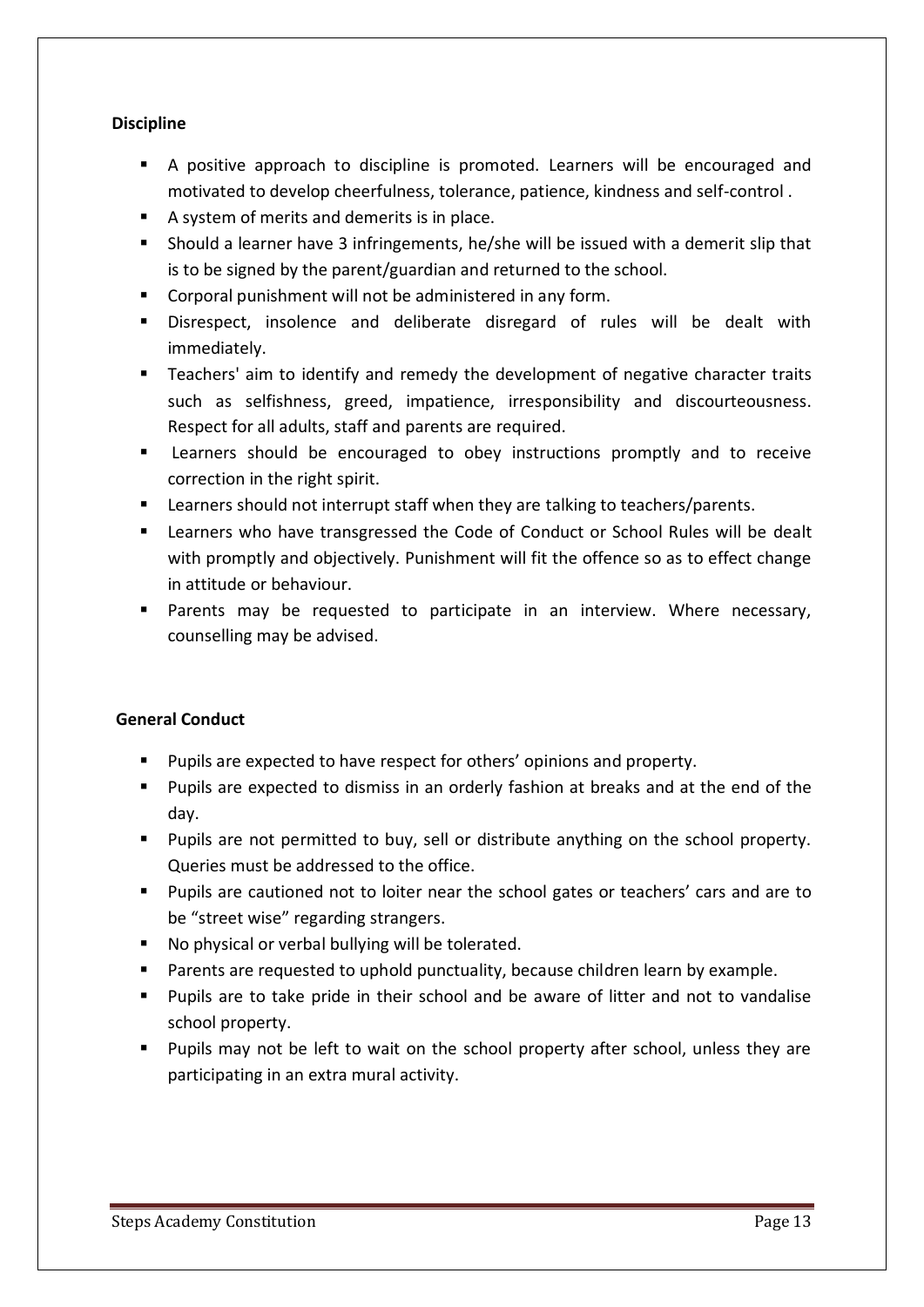### **School Rules**

- We wear the correct uniform and look smart.
- We arrive at school on time.
- We never swear, and we show self-control.
- We do not litter. We keep our classrooms and school grounds clean. We take pride in our school.
- We walk in the corridors and do not play in the classrooms.
- We are well mannered and always show respect to each other.
- We wait inside the school grounds.
- Self-discipline is the best form of discipline.

### **Playground Rules**

- We never play any contact sports.
- We only throw soft balls in the playground never anything else.
- We play in our correct playground.
- We do not climb trees.
- After break we are ready to learn.

As students reach higher grades, more is expected of them in the way of attitude and behaviour.

### **Standards of Courtesy**

Learners are expected to:

- **Divider** Obey instructions given by members of staff, monitors, leaders and class captains.
- **Stand when an adult enters the room.**
- Greet the teacher at the beginning of a lesson before sitting down, and wait to be dismissed by the teacher at the end of a lesson.
- Make way for adults on stairs or corridors.
- Greet visitors in the corridors and offer assistance where necessary.
- Greet teachers and matric students in the corridors and on the grounds.

### **Disciplinary Code**

Repeated flouting of rules and disregarding the needs of others may result in the offending party being asked to attend a disciplinary discussion. In the event of the continuation of unacceptable behaviour, the learner may be asked to leave the school. Parents may be asked to fetch students for certain transgressions such as swearing, lewd or violent behaviour. Should there be due cause, parents may be asked to take their child for evaluation, and consequent professional assistance. Should this request fail to be adhered to, the learner will be asked to leave the school.

Steps Academy Constitution **Page 14**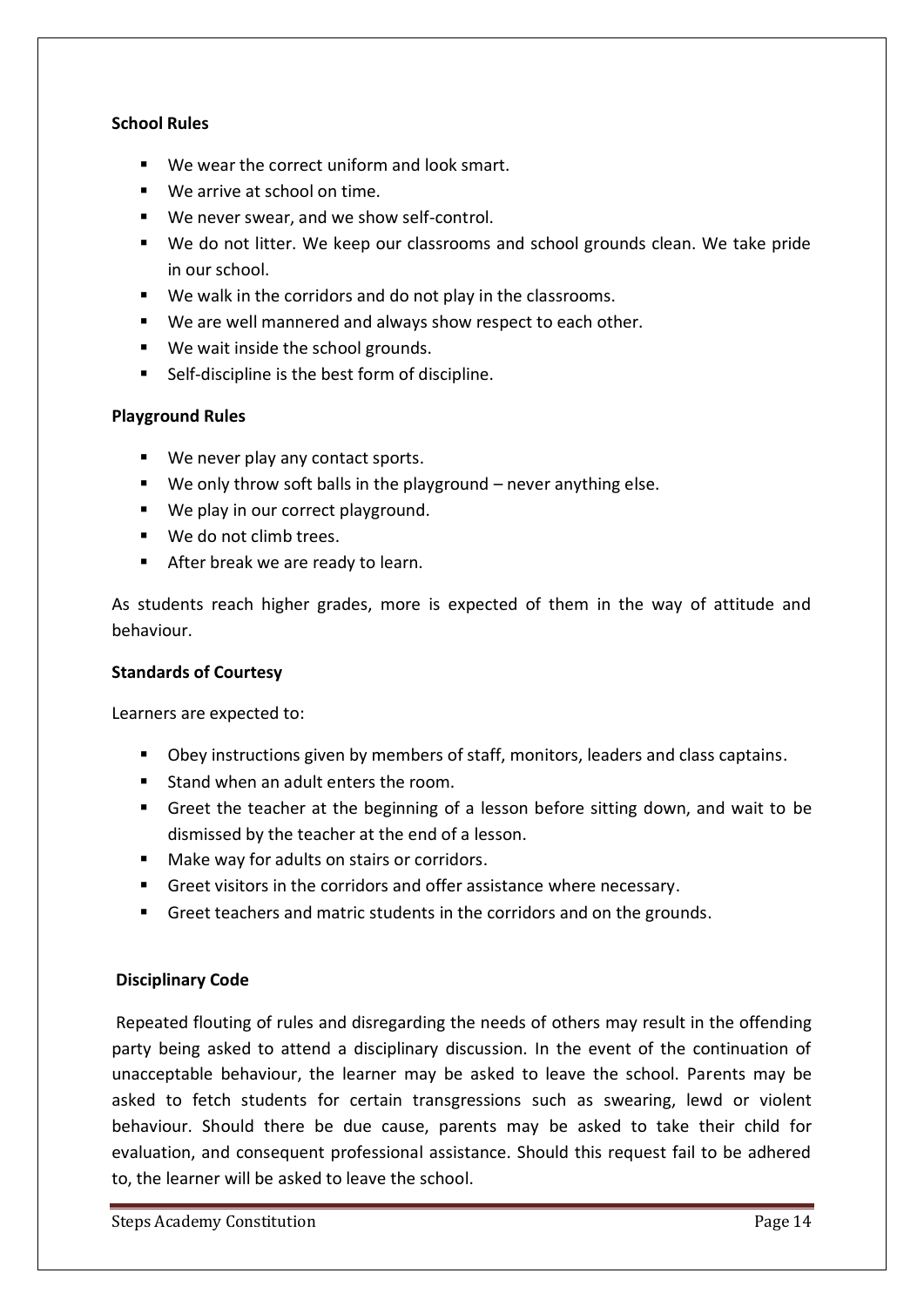## **Appearance**

Students are expected to be neat, clean, and be well-groomed. No nail polish, hair colouring or gel may be used. School uniform is to be worn at all times, and must remain clean and neat. Nails are to be kept short. Matric learners may have their nails manicured with a natural French or gel tip. No make-up is permitted. Hair must be neat and clean at all times as per our uniform guideline. Hair may not be permed or coloured, but may be relaxed. Any extensions must be the same colour as the natural hair. A maximum of two ponytails may be worn. As hair fashions change, the principal has the right to ask any girl to change a hairstyle that is not appropriate.

### **Jewellery**

Medic Alert bracelets or pendants may be worn. Learners may wear one pair of stud or small hoop earrings in the middle of each ear lobe as well as watches. All other jewellery will be confiscated and kept in the safe till the end of the school year, at which time it can be collected from the principal. We will not accept loss or damage, as it should not have been worn to school. School uniforms may not be defaced in any way by attaching badges (metal, plastic or paper) which are unrelated to school activities or awards.

### **School Uniform**

Golf shirt + Blue jeans + Sneakers/takkies

### **Physical Education Kit**

All grades:

- Sport shorts
- **White golf shirt with school badge**
- **Tracksuit**

# **ALL items are to be CLEARLY MARKED with learner's name.**

We aim to negotiate for the most cost effective factory suppliers, to lighten the financial burden on parents.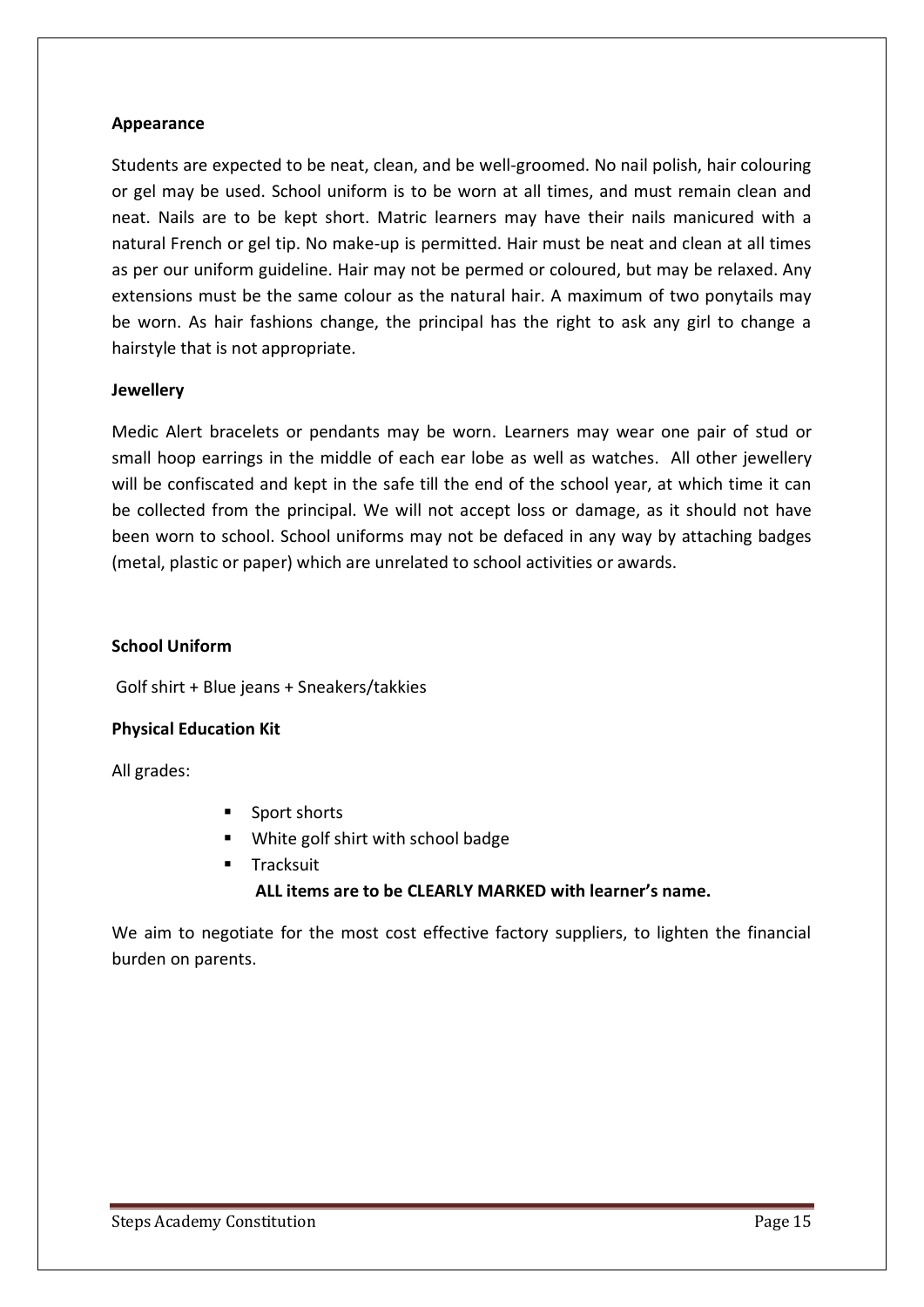### **Assessment by Professionals**

A recommendation will be made as to the type of intervention required. The school is committed to helping the parents find a suitable professional once a problem has been identified. Problems are brought to a parent's attention after careful observation over a reasonable period of time. Parents are expected to respond by taking the recommended action within two weeks. The school is to be kept informed as to what steps are being taken to address the problem ie assessment reports and progress reports. All documentation submitted to the school will be deemed confidential and be kept in the learner's file.

All referrals are done with only the child's best interest in mind. Early intervention and consistent, intensive work on the problem area are the keys to success.

### **Extra-Mural Activities**

The school offers a wide range of extra-mural activities. Learners are expected to take part in at least one activity per term. A learner who has signed up for an activity is obliged to attend the practices as detailed, or to provide the coach/teacher with a valid excuse in good time. Once committed, she is obliged to see the season through. All dates, times and kit details will be advised at the beginning of each term. Each learner is to complete a sign-up form during register class.

All extra-murals depend on the availability of coaches and sufficient interest from the children. Please encourage your child to participate.

Certain activities are offered by external providers, and will carry an extra cost. If this is the case, please make payments directly to the appropriate coach and NOT into the school's account. P.E kit is to be worn to all extra murals, unless a specific kit is required.

# **Your Financial Commitment**

Along with your right to choose how and where your child will be educated, comes your responsibility of honouring the agreement of fees. Our programme can only reach its full potential if we have your agreement and full support. Due to Steps Academy being a fully independent school, we are reliant on the development fund and school fees alone. We would ask that you consider a monthly debit order to cover your child's fees, as this will go a long way in ensuring the effective running of the school.

Your financial commitment to the school is payable in advance over 12 months. Please be advised that fees must reflect in our account by the 3rd of each month. Please remit fees in one of the following ways: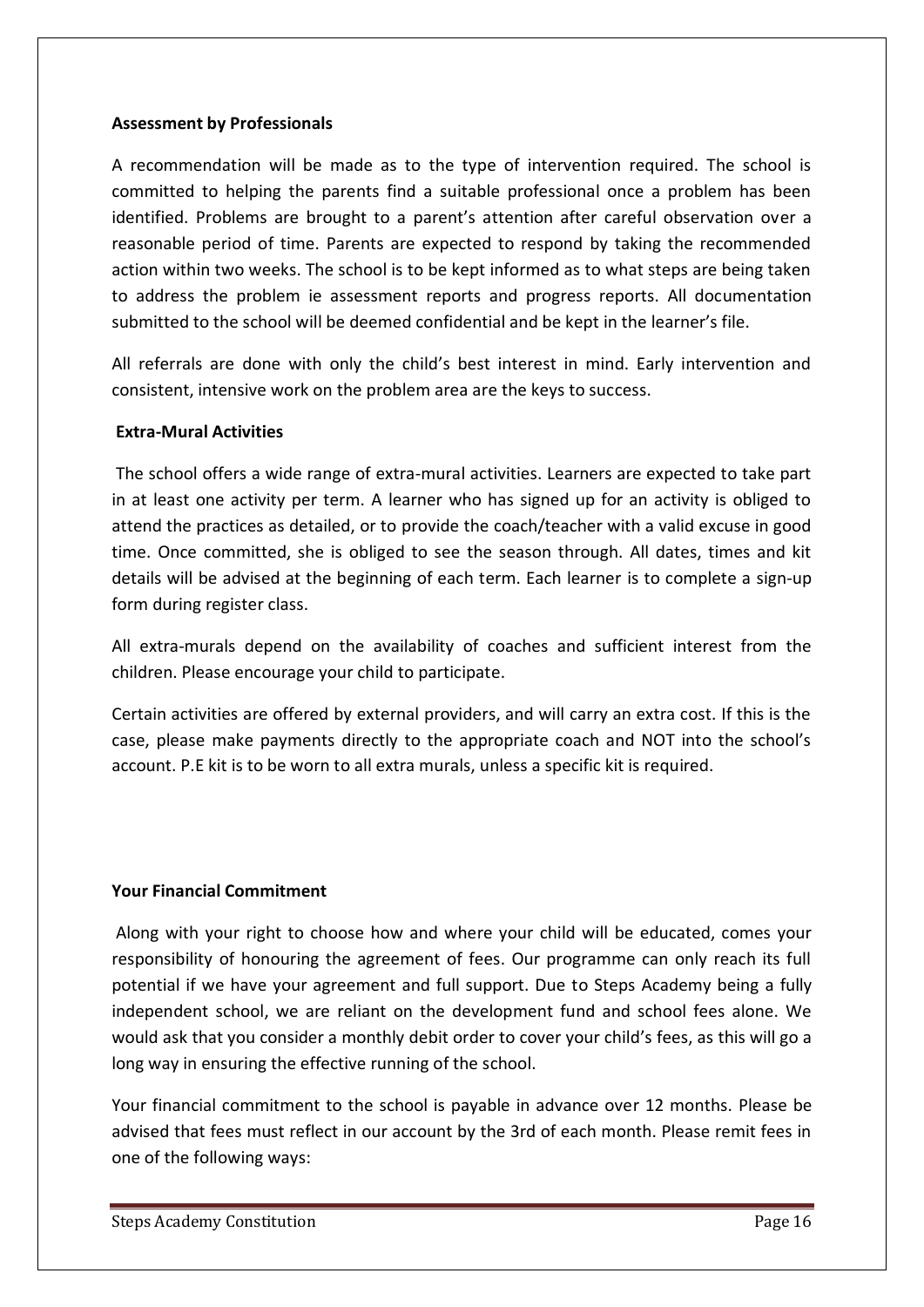Direct deposit (debit order or electronic funds transfer)

Stop Order (available from your bank)

We do not offer credit card facilities and in the interests of the safety of all concerned, we have a strict **NO CASH ON PREMISES** policy.

Fee Structure will be provided every year.

The accounts department will contact you should your account fall into arrears. If fees are still not paid after 8 days, your child will be suspended from classes.

The school reserves the right to withhold the learners report should school fees be in arrears.

Fees in arrears (Aging 30 days+) will be handed over for collection. .

The school may also terminate the enrolment of learners in the event of continual late payment. Offenders of late payment of school fees will receive a telephonic reminder, as well as written communication. In the event of three written requests for payment, parents will be notified to seek an alternative institution for their child.

Banking Particulars: Please use your child`s NAME **& SURNAME** as reference when making payment.

### **Text Book and Exam Fees**

There is an extra cost for text books for all learners from Stage 7 onwards. Please refer to the school fee schedule.

### **Notice of Departure**

At least **ONE TERM'S** written notice must be given before departure; failing which, **ONE TERM'**S fees must be paid in lieu of notice.

If notice is to be given in the last term, it is to be given on or before the 20th of September.

**PLEASE NOTE**: Steps Academy observes the four term Independent school calendar.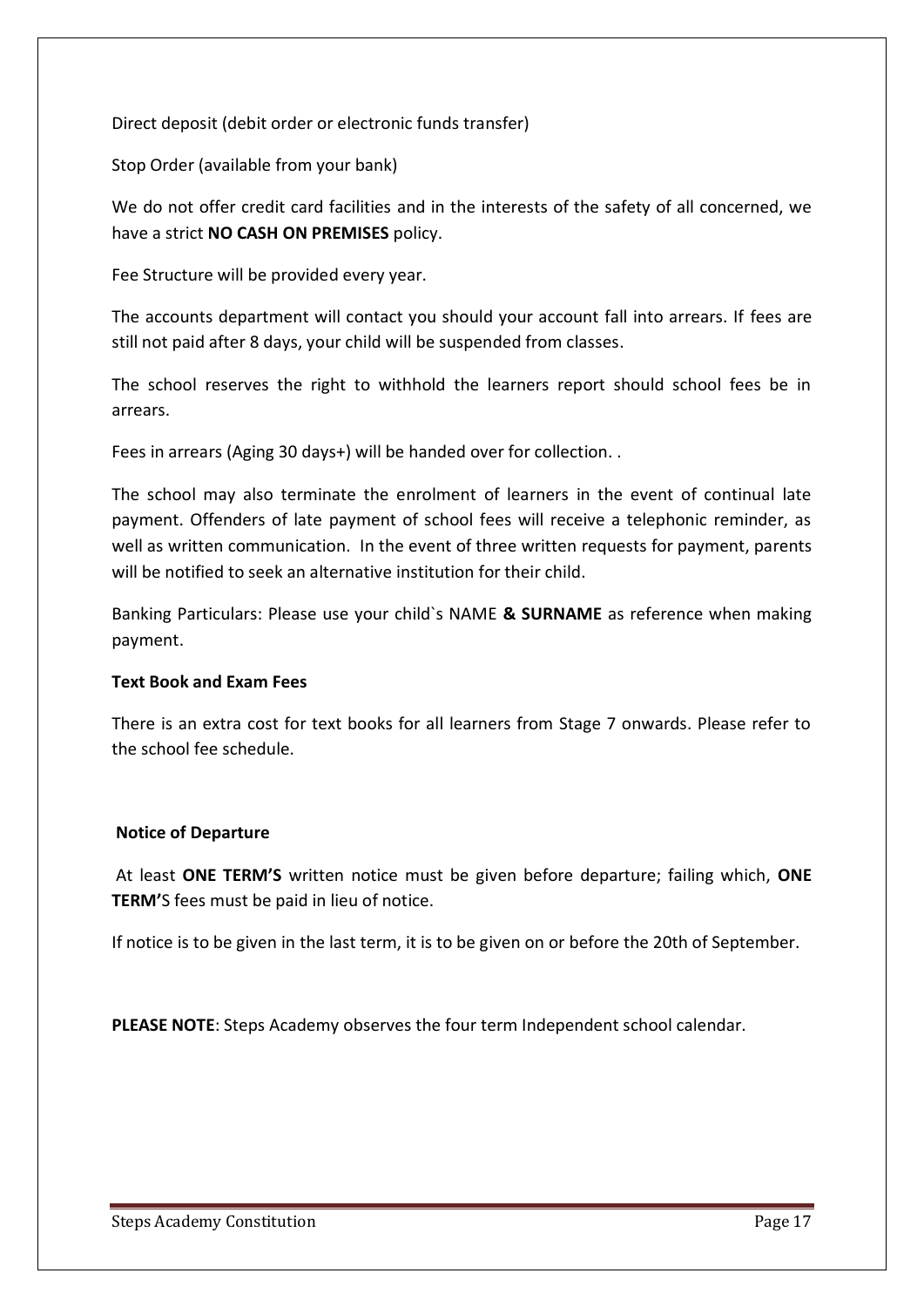|                                           | Ωf<br>Parent/guardian |
|-------------------------------------------|-----------------------|
|                                           |                       |
| in the Steps Academy School Constitution. |                       |
|                                           |                       |

*Welcome to Steps Academy School!*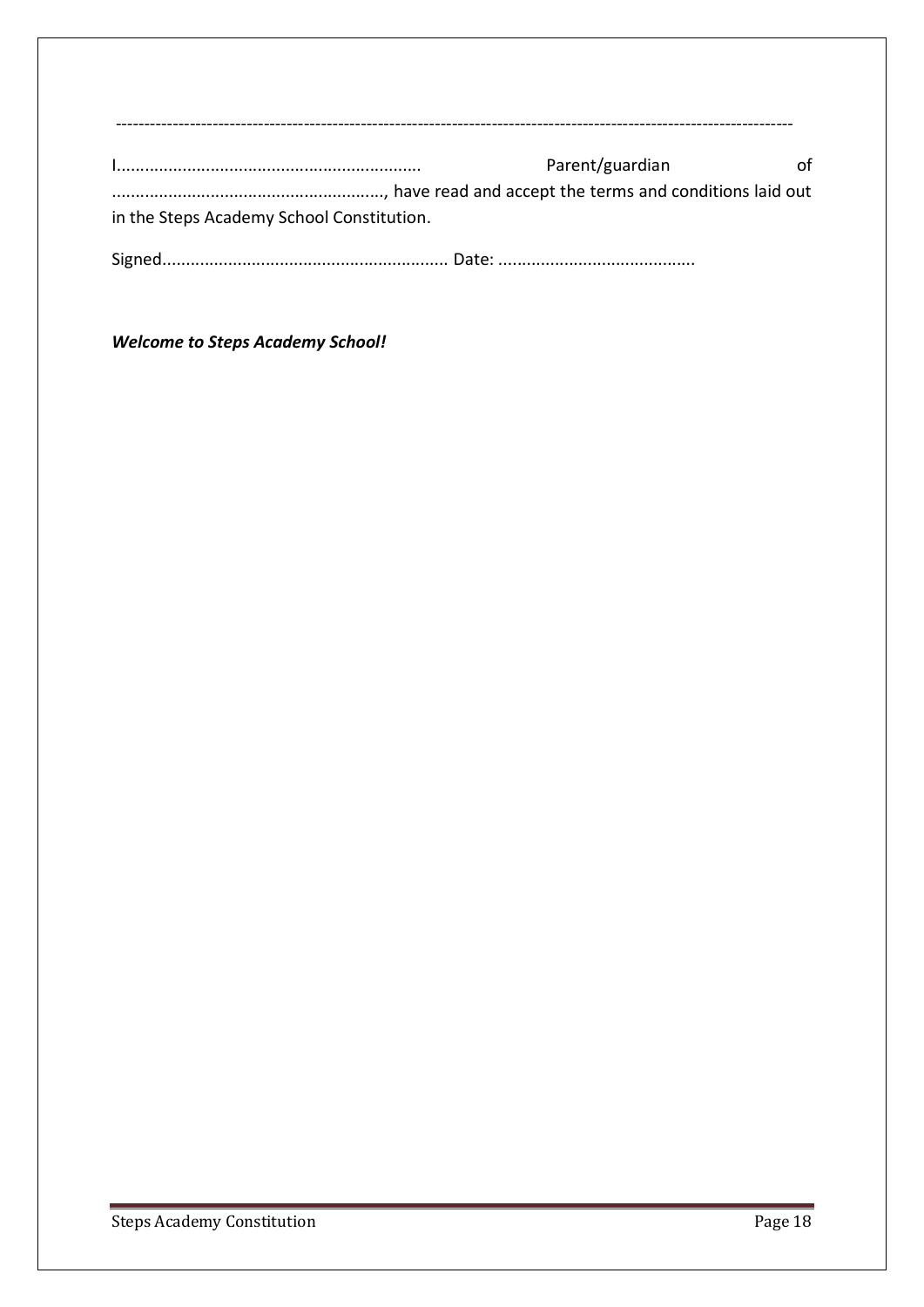### **Indemnity Form**

Please fill in this indemnity form and return it to the School Administrator. No learner will be allowed to participate in any activity unless this form is completed, signed and returned.

# **Letter of Permission for a Learner to Participate in Sport and Other Extra Murals**

| him/her to participate in the sporting and extra-curricular activities of Steps Academy ("the |  |  |
|-----------------------------------------------------------------------------------------------|--|--|
| School"), and to go on approved School tours and excursions related to such sporting and      |  |  |
| extra-curricular activities.                                                                  |  |  |

2. I hereby indemnify and hold the School, its agents, representatives and educators harmless against any claim or demand arising from the death of or injury to my child or any loss of or damage to property, of whatsoever nature and howsoever sustained, including consequential loss, arising from or occasioned by my child's participation in any such sporting or extra-curricular activities and/or such tours and excursions.

3. I agree that, if in the opinion of the Principal of the School or her delegated deputy an emergency has arisen and medical treatment be deemed necessary for my child, the Principal of the School or her delegated deputy shall have the authority (which is hereby delegated to the extent such delegation may be required) to consent to such medical treatment, including surgical intervention, on my behalf.

4. I accept that all precautions will be taken to ensure the safety and welfare of my child and that I will be held responsible for the payment of medical and/or hospital accounts where applicable.

5. As far as I am aware, my child is physically capable of participating in the said sporting or extracurricular activities and she is in good health. However, the persons responsible should please note the following: (Please state aspects that the teaching staff should be aware of, e.g. allergies, tendency towards abnormal bleeding, epilepsy, etc.)

.................................................................................................................................................... ....................................................................................................................................................